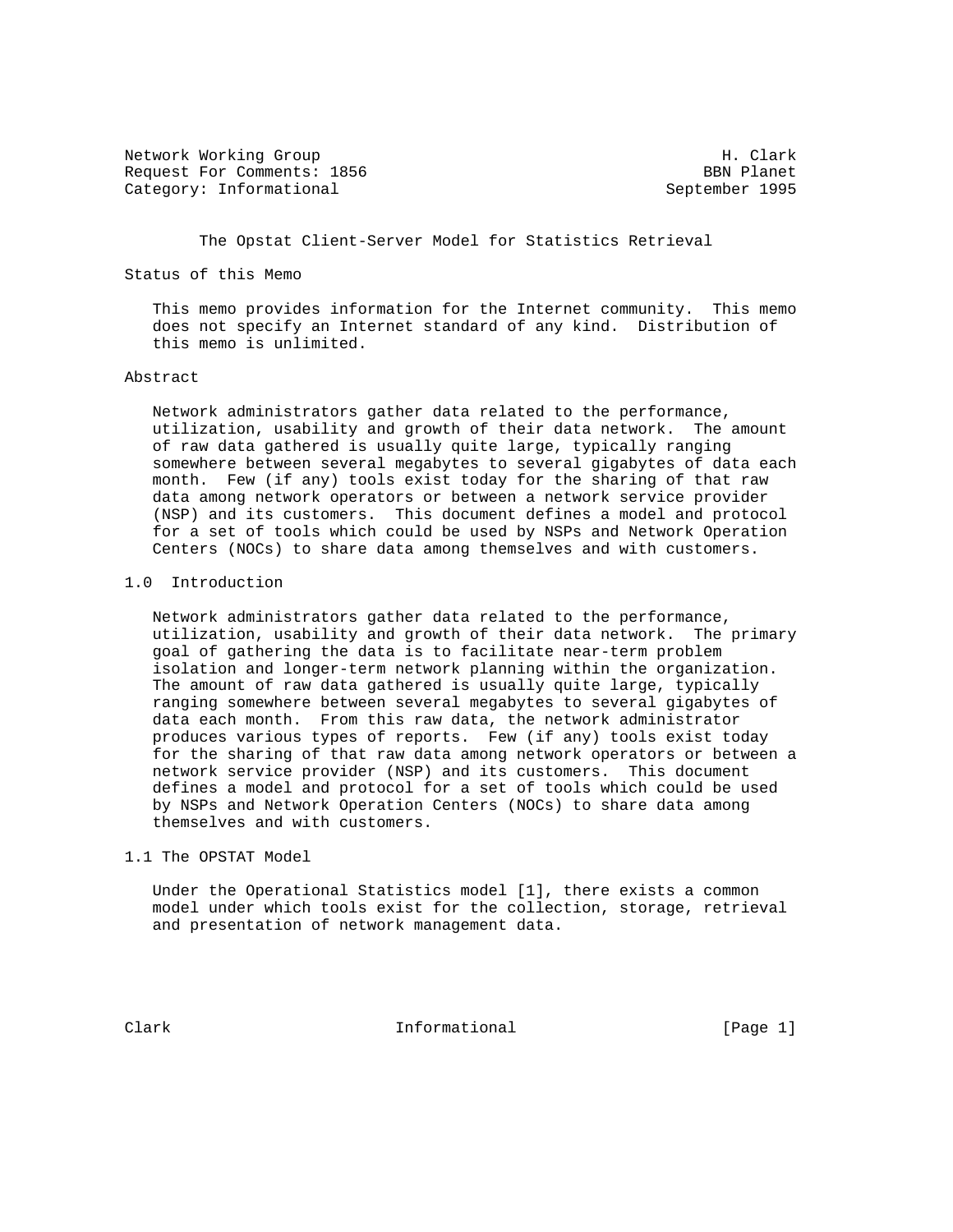This document defines a protocol which would allow a client on a remote machine to retrieve data from a central server, which itself retrieves from the common statistics database. The client then presents the data to the user in the form requested (maybe to a X window, or to paper).

 The basic model used for the retrieval methods defined in this document is a client-server model. This architecture envisions that each NOC (or NSP) should install a server which provides locally collected information for clients. Using a query language the client should be able to define the network object of interest, the interface, the metrics and the time period to be examined. Using a reliable transport-layer protocol (e.g., TCP), the server will transmit the requested data. Once this data is received by the client it could be processed and presented by a variety of tools including displaying the data in a X window, sending postscript to a printer, or displaying the raw data on the user's terminal.

 The remainder of this document describes how the client and server interact, describes the protocol used between the client and server, and discusses a variety of other issues surrounding the sharing of data.

- 2.0 Client-Server Description
- 2.1 The Client

 The basic function of the client is to retrieve data from the server. It will accept requests from the user, translate those requests into the common retrieval protocol and transmit them to the server, wait for the server's reply, and send that reply to the user.

 Note that this document does not define how the data should be presented to the user. There are many methods of doing this including:

- use a X based tool that displays graphs (line, histogram, etc.)
- generate PostScript output to be sent to a printer
- dump the raw data to the user's terminal

 Future documents based on the Operational Statistics model may define standard graphs and variables to be displayed, but this is work yet to be done (as of this writing).

Clark **Informational** Informational [Page 2]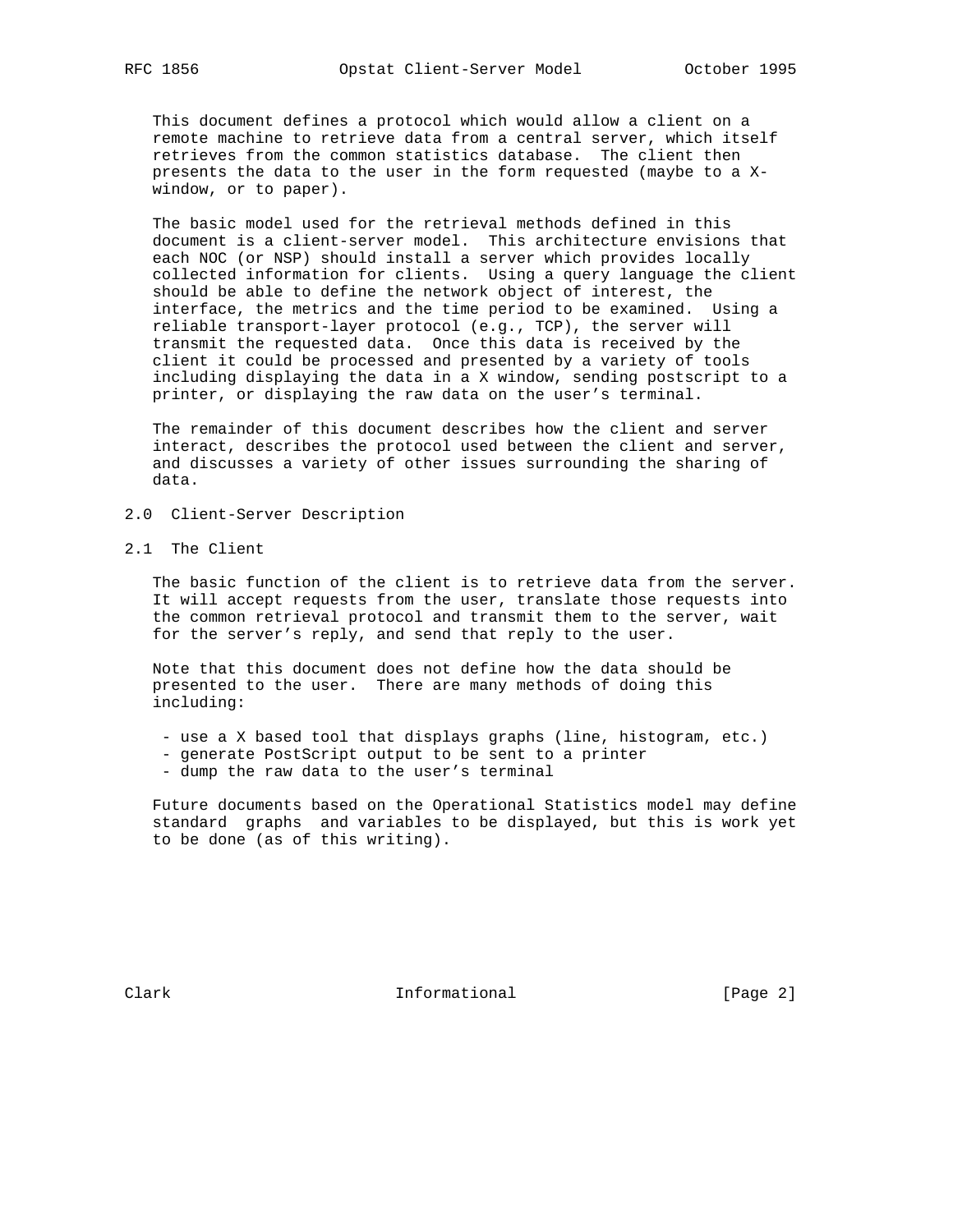# 2.2 The Server

 The basic function of the server is to accept connections from a client, accept some series of commands from the client and perform a series of actions based on the commands, and then close the connection to the client.

 The server must have some type of configuration file, which is left undefined in this document. The configuration file would list users that could access the server along with the authentication they would use. The configuration file should also allow the specification of the data items that the user should be permitted to access (and, by implication, not allowed to access). Server security concerns are specifically addressed in Section 4.

### 3.0 Protocol Commands

 This section defines the commands which may be transmitted to the server and the server responses to those commands. The available commands are:

 LOGIN - accept new connection EXIT - disconnect LIST - show available variables SELECT - mark data for retrieval STATUS - show the state of the server GET - download data to the client

 In addition, a state machine describing specific actions by the server is included. Server security concerns are addressed in Section 4.

 Note that in some of the descriptions below, the term <ASCII-STRING> is used. This refers to printable ASCII characters, defined as all letters, numbers, and special characters such as \$, %, or \*. It specifically excludes all special control characters in the lower parts of the character set (i.e., 0x00 - 0x1F), and any such characters that are received by the server or client should be ignored.

Clark **Informational** Informational [Page 3]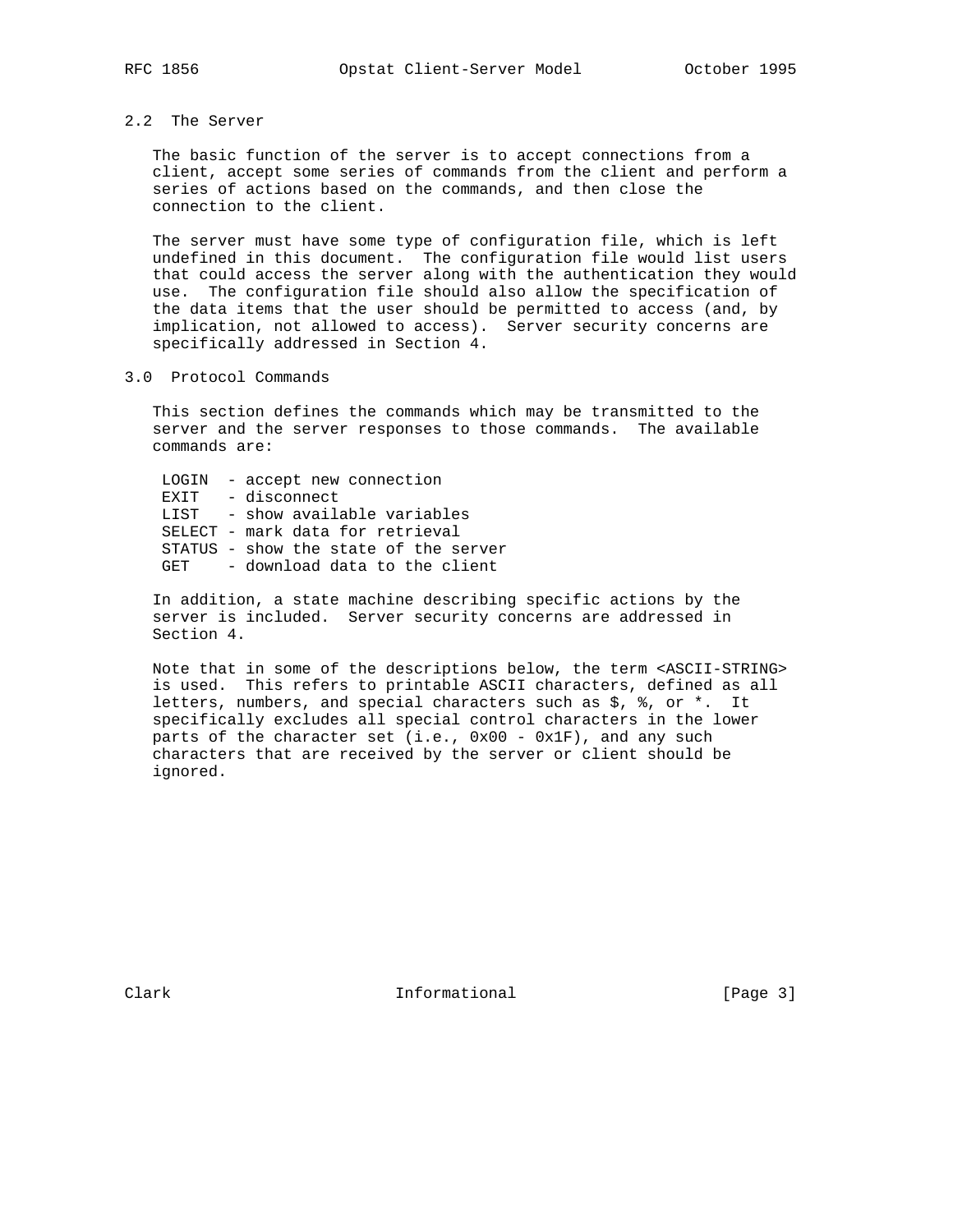# 3.1 Command Return Codes

The responses a server will return to a client are of the form:

 RETURN-INFO ::= <RETURN-CODE> " <ASCII-STRING> " | <RETURN-CODE> RETURN-CODE ::= <MAIN-CODE><COMMAND><SUB-CODE>  $MAIN-CODE$  ::= 1..9 COMMAND  $\qquad ::= 1..9$  $SUB-CODE$  ::=  $0..9$ 

 For each command sent to the server, the server returns a series of three digit numeric codes which specifies the result of the operation, plus optional ASCII text for humans. The value of MAIN- CODE specifies what happened, as in:

 1 Error 9 Success / Informational

The commands are encoded as:

- 1 LOGIN 2 SELECT 3 STATUS 4 LIST
- 5 GET
- 
- 9 EXIT

 The following specific error codes must be supported by all servers and clients:

```
 110 Login Invalid
 113 Scanning Error during LOGIN
 120 SELECT Failed
 130 STATUS Failed
 140 LIST Failed
 141 Bad LIST encoding
 150 GET Failed
 151 GET doesn't support that type of encoding
 910 Login Accepted
 920 SELECT successful
 931 STATUS Output Starting
 932 STATUS Output Done
 941 LIST lookup successful, here comes the data!
 942 LIST dump done!
 951 GET lookup successful, here comes the data!
 952 GET dump done!
 990 Server closing connection after EXIT received
```
Clark **Informational** Informational [Page 4]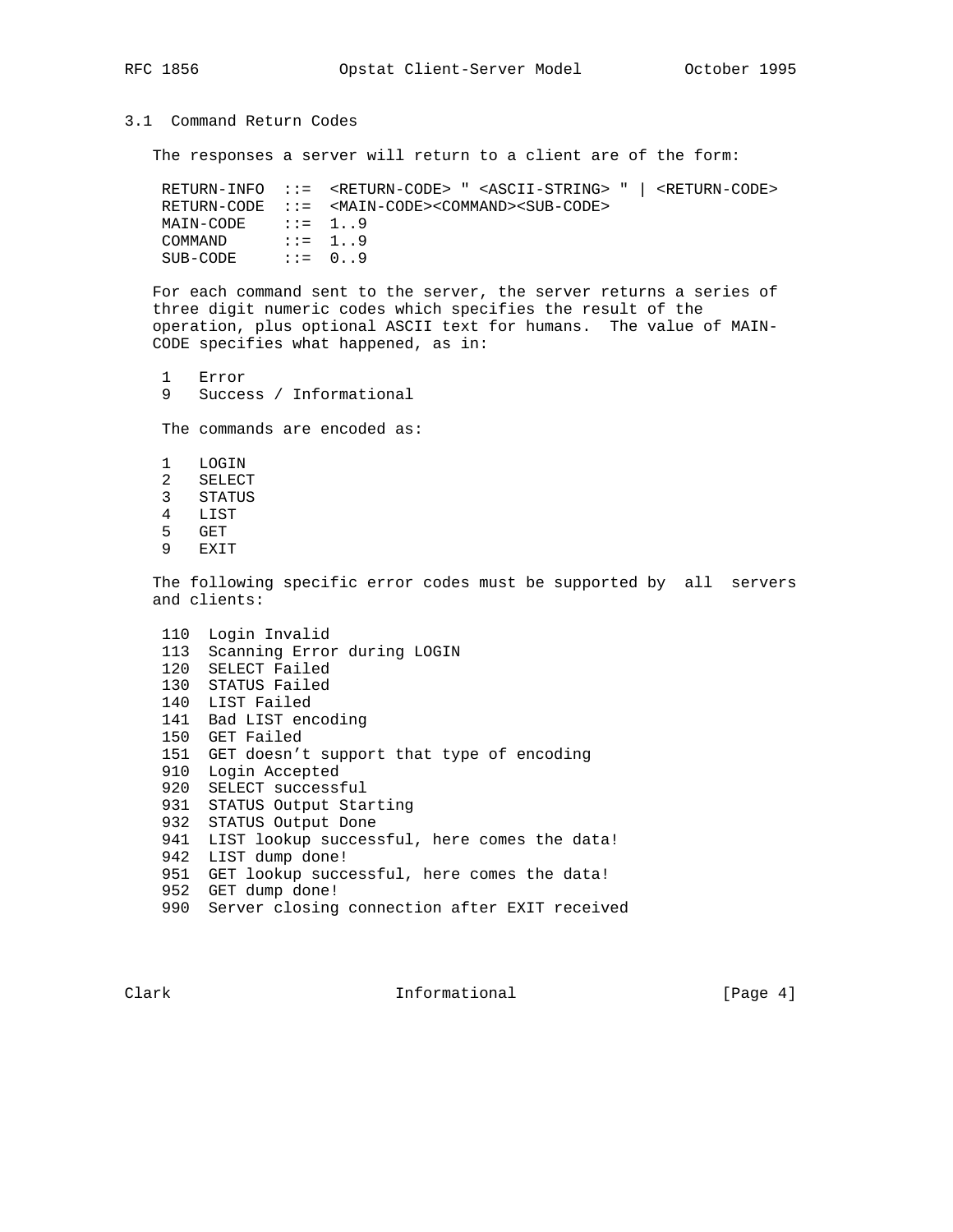Other codes may be used, but may not be supported by all clients or servers.

3.2 The LOGIN Command

 The LOGIN command authenticates a user to the server. The format of the LOGIN command is:

| LOGIN-CMD | $\cdots$ LOGIN <username> <auth-type></auth-type></username>  |
|-----------|---------------------------------------------------------------|
| USERNAME  | $\cdot \cdot =$ " <ascii-string> "</ascii-string>             |
| AUTH-TYPE | $::=$ "none"   "password"   " <ascii-string> "</ascii-string> |
| CHAL-CMD  | $\cdot \cdot =$ CHAL " <ascii-string> "</ascii-string>        |
| AUTH-CMD  | $\therefore$ = AUTH " <ascii-string> "</ascii-string>         |

 The authentication types supported by each server will vary, but must include "none" and "password". Note that a server may or may not choose to allow logins via either of these methods, but it must recognize the two special authentication types.

 In processing a LOGIN command sequence, the server first checks the username and authentication type requested. If the username is invalid (e.g., there's no such user known to the server) or the authentication type requested is not supported by the server, then the server must return a 110 error and close the connection after faking the challenge/authentication process (see examples below).

 After passing the username and authentication type checking, a challenge must be sent. Note that the challenge will be specific to the type of authentication requested, and the ASCII string may be an empty string if no specific challenge is needed (such as in the password-only case). The next command the client returns must be an AUTH response, and if not, the server must close the connection. After processing the authentication information, the server must return a 910 code if the authentication process is successful, or a 110 error messsage if unsuccessful. Additionally, if the authentication fails, the server must immediately close the connection.

 If, at any point, during the LOGIN sequence, a syntax error occurs (a client doesn't send the correct number of arguments in the LOGIN command, for example), the server must return a 113 error and close the connection.

 If the special AUTH-TYPE of "none" is used, and the server allows the specified username (such as anonymous) to login without authentication, then the server should still send a "CHAL" response to get additional information about the person logging in. The server may then choose to allow or disallow the login based on the

Clark Informational [Page 5]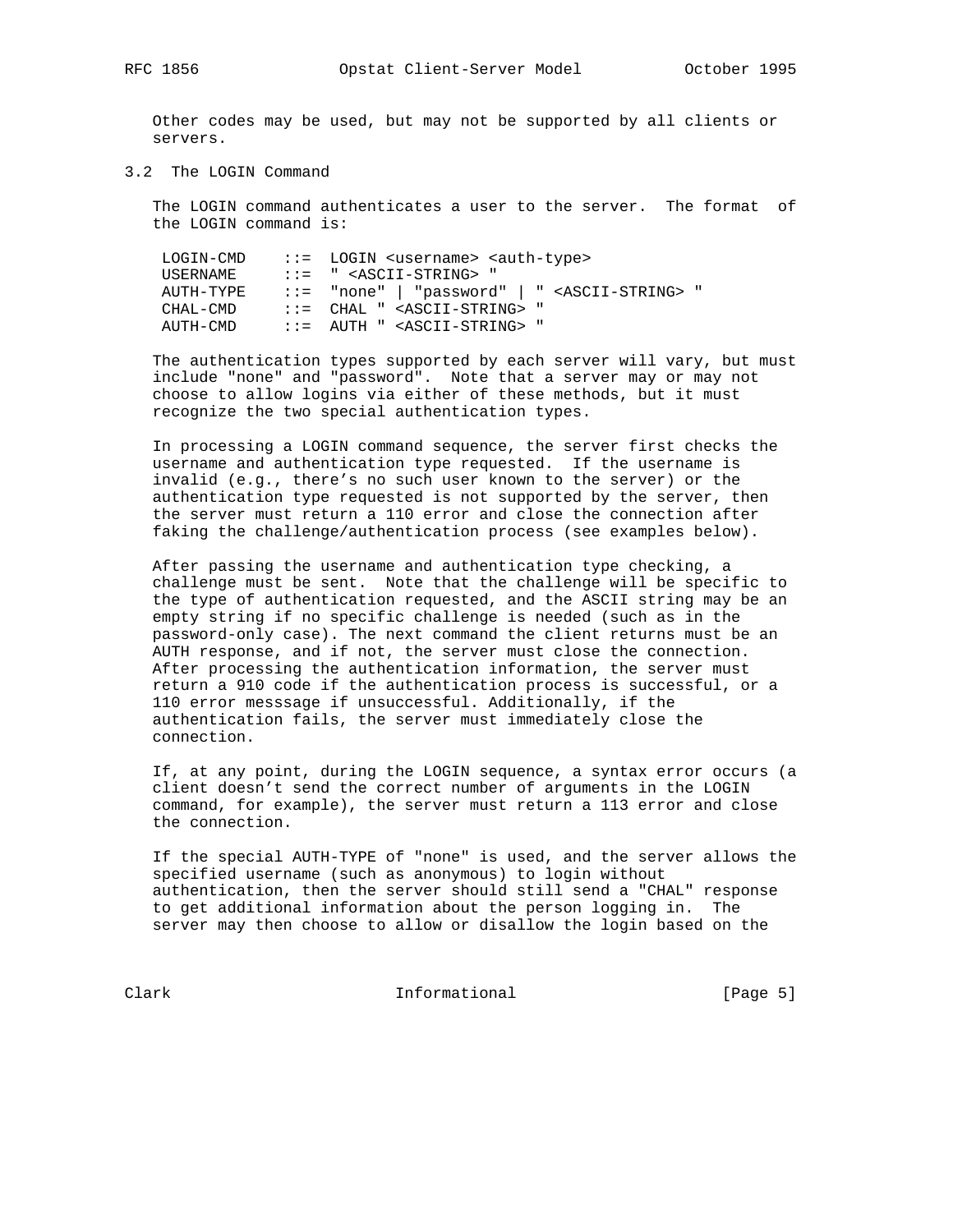information returned in the AUTH response. An example of an invalid authentication type requested: >LOGIN "cow" "s/key" <CHAL "lo35098 98" >AUTH "COW DOG BARK CAT MOO MEOW" <110 "Login invalid" The server didn't support S/Key, but it made it appear to the user as if it did. An example of an authentication failure: >LOGIN "dog" "securid" <CHAL "enter passcode" >AUTH "103945" <110 "Login invalid" The user gave the wrong number for SecurID authentication. An example of a successful login: >LOGIN "cat" "password" <CHAL "send the dumb clear-text password" >AUTH "foobar" <910 "Login accepted" or >LOGIN "anonymous" "none" <CHAL "tell me who you are anyway" >AUTH "bessie@barn.farm.com" <910 "Login accepted" An example of a invalid username: >LOGIN "mule" "skey"

 <CHAL "78 lo39065" >AUTH "COW DOG FRED LOG COLD WAR" <110 "Login invalid"

 The server should have some type of logging mechanism to record both successful and unsuccessful login attempts for a system adminstrator to peruse.

Clark **Informational** Informational [Page 6]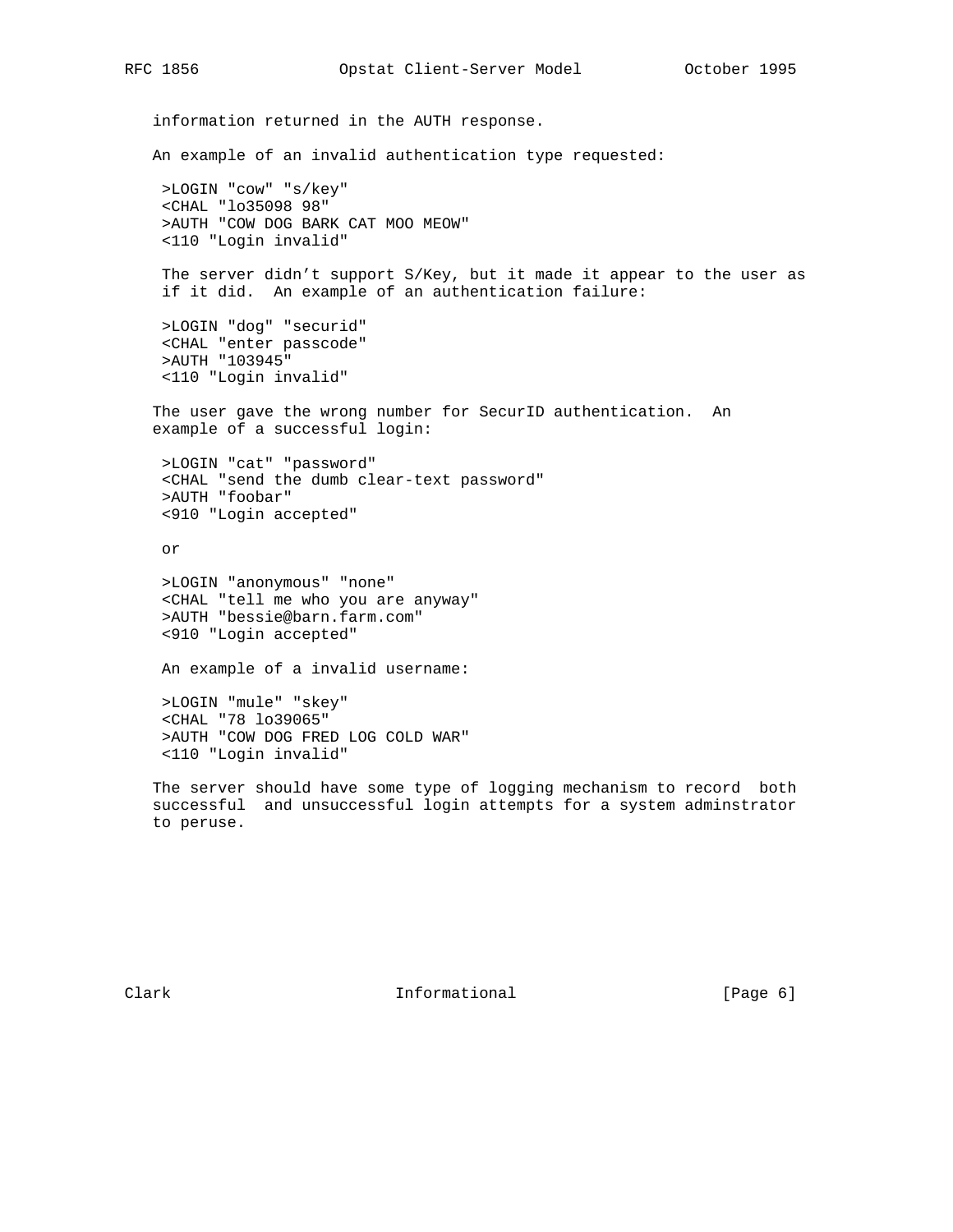3.3 The EXIT Command

 The EXIT command disconnects a current user from the server. The format of the EXIT command is:

EXIT

 Note that upon reception of an EXIT command, the server must always close the connection, even if it would be appropriate to return an ERROR return code.

A sample EXIT command:

 >EXIT <990 "OK, Bye now"

3.4 The SELECT Command

 The SELECT command is the function used to tag data for retrieval from the server. The SELECT command has the format:

 SELECT-COM ::= SELECT <NETWORK> <DEVICE> <INTERFACE> <VARNAME> <GRANULARITY> <START-DATE> <START-TIME> <END-DATE> <END-TIME> <AGG> <SELECT-COND>

NETWORK ::= <ASCII-STRING>

| DEVTCE.     | $: :=$  | <ascii-string></ascii-string>                                       |
|-------------|---------|---------------------------------------------------------------------|
| INTERFACE   | $: :=$  | <ascii-string></ascii-string>                                       |
| VARNAME     | $: :=$  | <ascii-string></ascii-string>                                       |
| GRANULARITY | $: :=$  | <ascii-string></ascii-string>                                       |
| START-DATE  | $: : =$ | $<$ DATE-TYPE>                                                      |
| FND-DATE    | $: : =$ | $<$ DATE-TYPE>                                                      |
| DATE-TYPE   | $: :=$  | YYYY-MM-YY                                                          |
| START-TIME  | $: : =$ | <time-type></time-type>                                             |
| FND-TIME    | $: : =$ | $<$ TIME-TYPE>                                                      |
| TIME-TYPE   | $: :=$  | HH:MM:SS                                                            |
| AGG         | $: :=$  | <agg-type><br/>NULL.</agg-type>                                     |
| AGG-TYPE    | $: :=$  | PEAK<br>TOTAL                                                       |
| SELECT-COND | $: :=$  | <select-stmt><br/>NULL.</select-stmt>                               |
| SELECT-STMT | $: :=$  | DATA <cond-type> <ascii-string><br/>WITH</ascii-string></cond-type> |
| COND-TYPE   | $: : =$ | GT<br>GΕ<br>EQ<br>ΝE<br>LT<br>LΕ                                    |
|             |         |                                                                     |

 If any conditional within the SELECT does not match existing data within the database (such as VARNAME, the S-DATE or E-DATE, or GRANULARITY), the server must return an ERROR (and hopefully a meaningful error message). The time values must be specified in GMT, and hours are specified in the range from 0-23. The granularity

Clark **Informational** Informational [Page 7]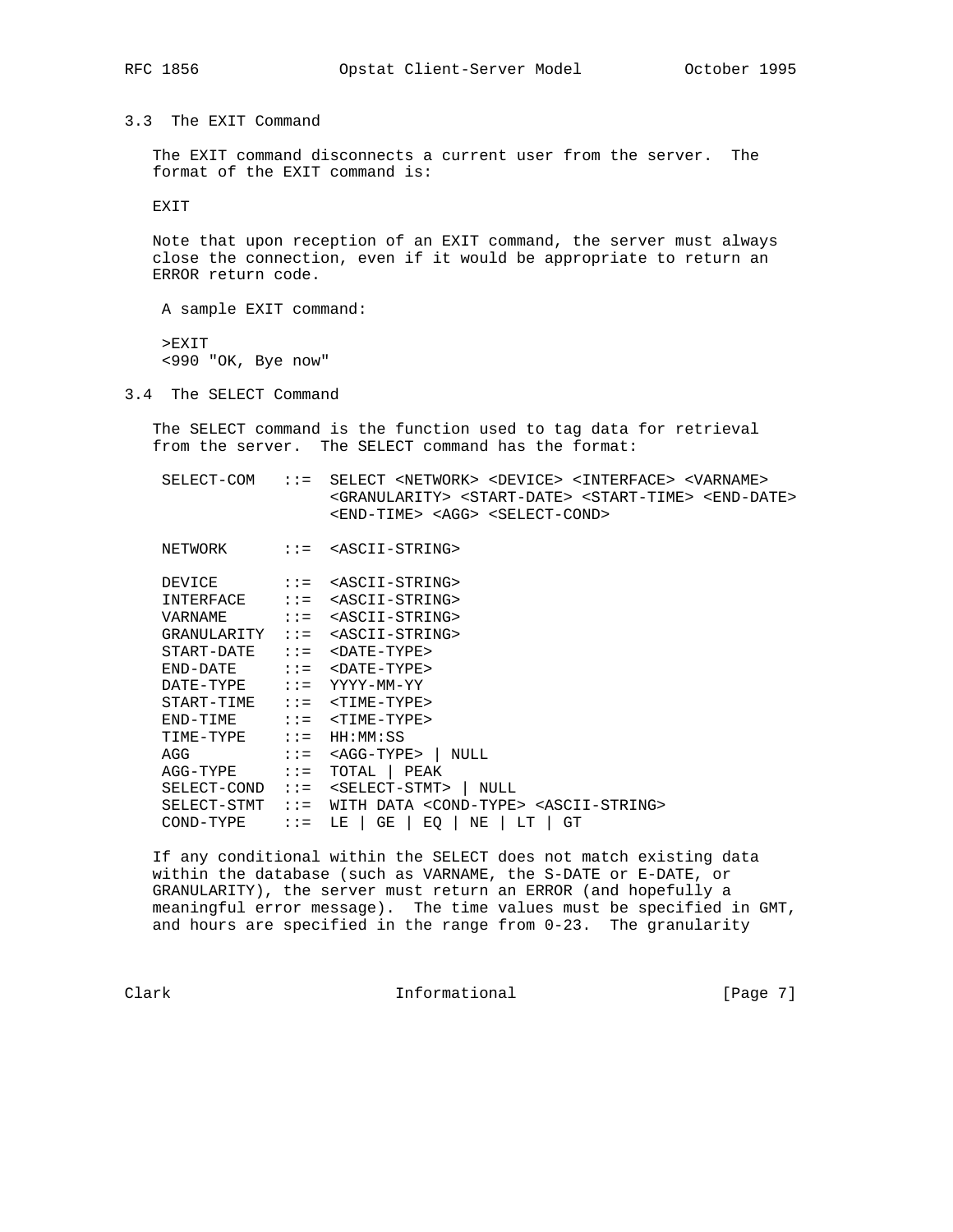should always be specified in seconds. A sample query might be:

 SELECT net rtr1 eth-0 ifInOctets 900 1992-01-01 00:00:00 1992-02- 01 23:59:59

 which would select all data from network "net" device "rtr1" interface "eth-0" from Jan 1, 1992 @ 00:00:00 to Feb 1, 1992 @ 23:59:59.

 Note that if the client requests some type of aggregation to be performed upon the data, then the aggregation field specifies how to perform the aggregration (i.e., total or peak) and the granularity specifies to what interval (in seconds) to agggregate the data to. For more details about the granularity types, see [1]. If the server cannot perform the requested action, then it must return a 120 error. The server may, if it wishes, use other error codes in the range 121-129 to convey more information about the specific error that occured. In either case, its recommended that the server return ASCII text describing the error.

 Upon completion of the data lookup, the SELECT must return the an indication of whether the lookup was successful and (if the search was successful) the tag associated with that data. If the lookup was successful, then information in the return code should be encoded as:

920 " TAG <ASCII-STRING> "

 In this case, the use of the word TAG is used as a handle for the selected data on the server. Note that this single handle may refer to one or more specific SNMP variables (refer to [1] for a further explanation).

 For example, if the tag "foobar" were assigned to the select example above, then the OK would be as:

920 "TAG foobar"

 It is recommended that the return tag string be less than 10 bytes long (this gives many tag combinations), although the server (and client) should be capable of handling arbitrary length strings. There is no requirement that the TAG have any particular meaning and may be composed of arbitrary strings.

 The server must keep any internal information it needs during a session so that all SELECT tags can be processed by GET or other commands. If a server doesn't have the resources to process the given SELECT, it must return an error message.

Clark Informational [Page 8]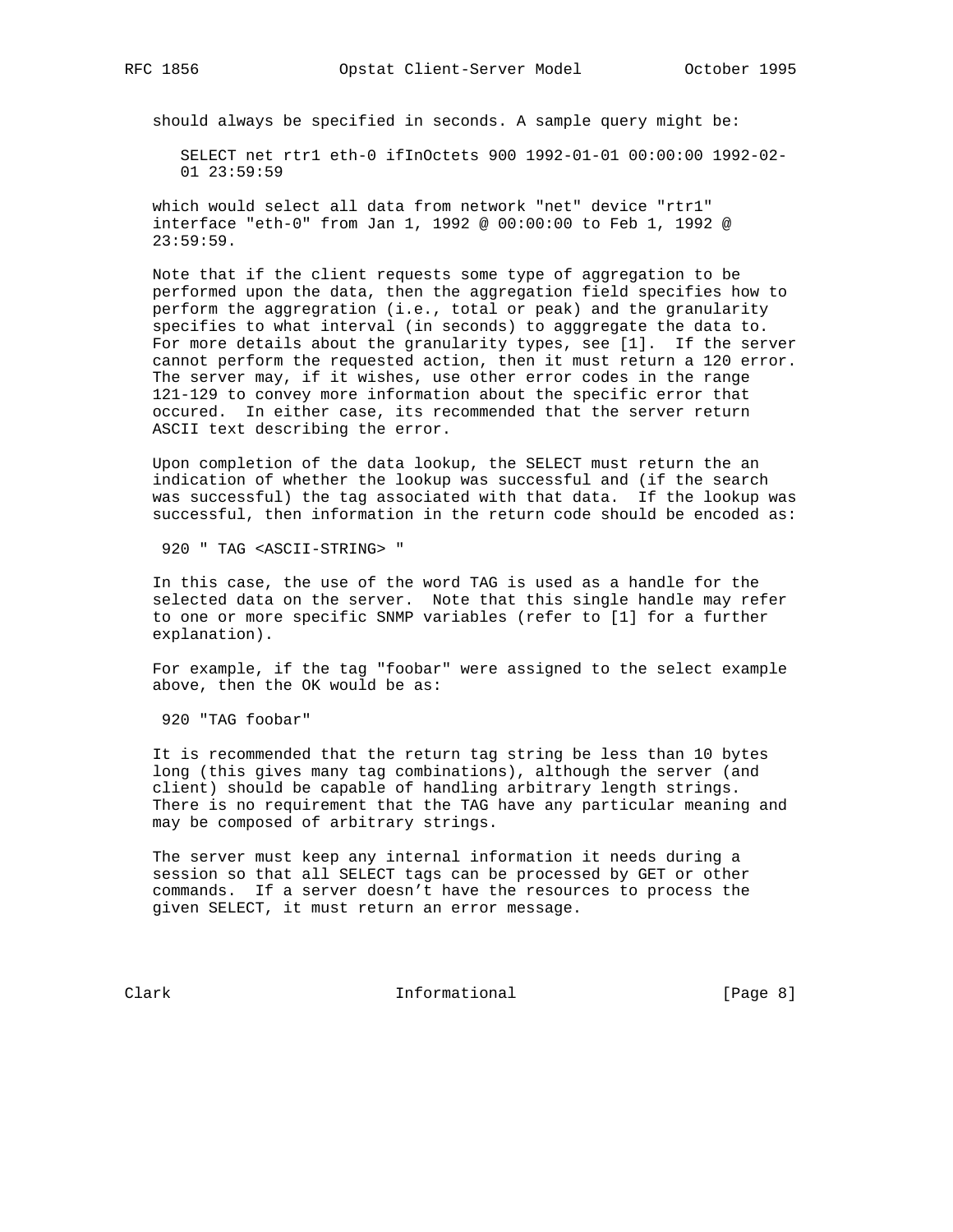It is the responsibility of the client to store information about the data that a particular tag corresponds to, i.e., if the server had returned a tag "1234" for ifInOctet data for October 1993, then the client must store that information someplace as the variables which correspond to that tag cannot be retrieved from the server.

3.5 The STATUS Command

 The STATUS command shows the general state of the server plus listing all data sets which have been tagged via the SELECT command. The STATUS command has no arguments. The output from a STATUS command is:

```
 STATUS-DATA ::= <SERVER-STATUS> <SERVER-TAG-LIST>
 SERVER-STATUS ::= "STATUS= " <STATUS-FIELDS>
 STATUS-FIELDS ::= "OK" | "NOT-OK"
 SERVER-TAG-LIST ::= <SERVER-TAG> | NULL
 SERVER-TAG ::= "TAG" <TAG-ID> "SIZE" <NUMBER>
```
 The number returned in the SIZE field represents the number of octets of data represented by the particular TAG. The server must return a 931 message before the STATUS output starts, and a 932 message at the end of the STATUS output. If any type of failure occurs, then a 130 error messages must be sent. If the server prefers, it may send a message in the range of 131-139 if it wishes, but its recommended that the server always return ASCII describing the enoutered error. For example, a sample output might look like:

```
 >STATUS
 <931 "STATUS Command Starting"
 <STATUS= OK
 <TAG 1234 SIZE 123456
 <TAG ABCD SIZE 654321
 <932 "STATUS Command successful"
```
or

 >STATUS <130 "Can't get STATUS right now, sorry."

or

```
 >STATUS
 <931 "STATUS Command Starting"
 <STATUS= OK
 <TAG 1234 SIZE 1
 <131 "Oops, error reading TAG table, sorry."
```
Clark Informational [Page 9]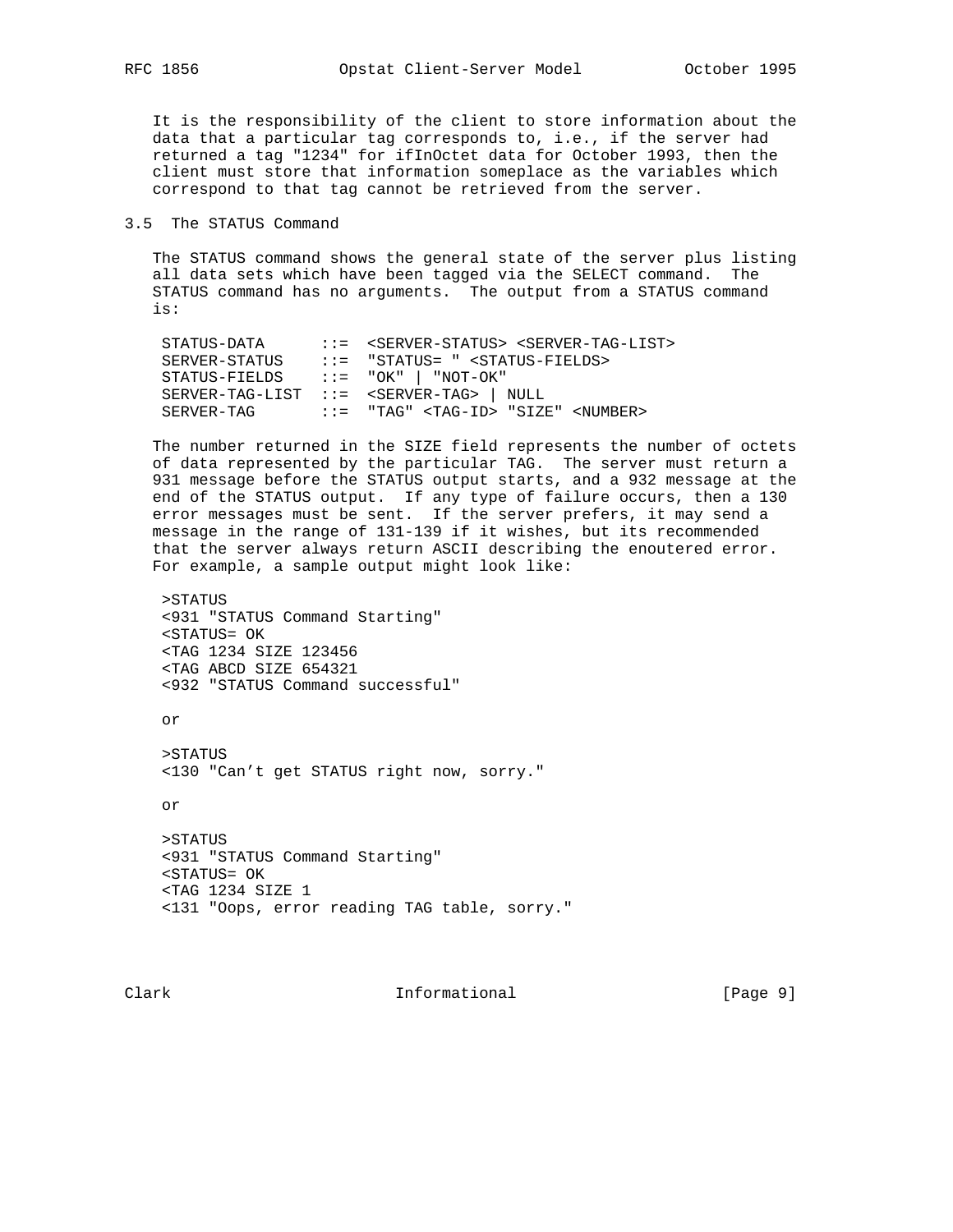3.6 The GET Command

 The GET command actually retrieves the data chosen via a previous SELECT command. The GET command has the format:

 $GET-CMD$  ::=  $GET$  <TAG> <TYPE> TAG ::= <ASCII-STRING> TYPE  $::= 1404$   $\sim$  ASCII-STRING>

 If the TAG matches a previously returned TAG from a SELECT statement, then the previously tagged data is returned. If the TAG is invalid (i.e., it hasn't been previously assigned by the server), then the server must return an error. The TYPE specifies the encoding of the data stream. All servers must support "1404" encoding. Others forms may be supported as desired.

 If the server, while retrieving the data, cannot retrieve some portion of the data (i.e., some of the data previously found disappeared between the time of the SELECT and the time of the GET), then the server must return a 150 error. If the client requests an encoding type not supported by the server, then the server must return a 151 error.

The format of the returned data is as follows:

 RETURN-DATA-TYPE ::= START-DATA <RETURN-TYPE> <DATA> END-DATA RETURN-TYPE ::= 1404 | <ASCII-STRING>

An example would be:

 >GET ABC 1404 <951 "OK, here it comes!" <START-DATA 1404

1404 data stream here...

 <END-DATA <952 "All done!"

Error examples:

 >GET ABC STRONG-CRYPT <151 "Sorry, that encoding not available here"

or

 >GET ABC 1404 <951 "OK, here it comes!"

Clark Informational [Page 10]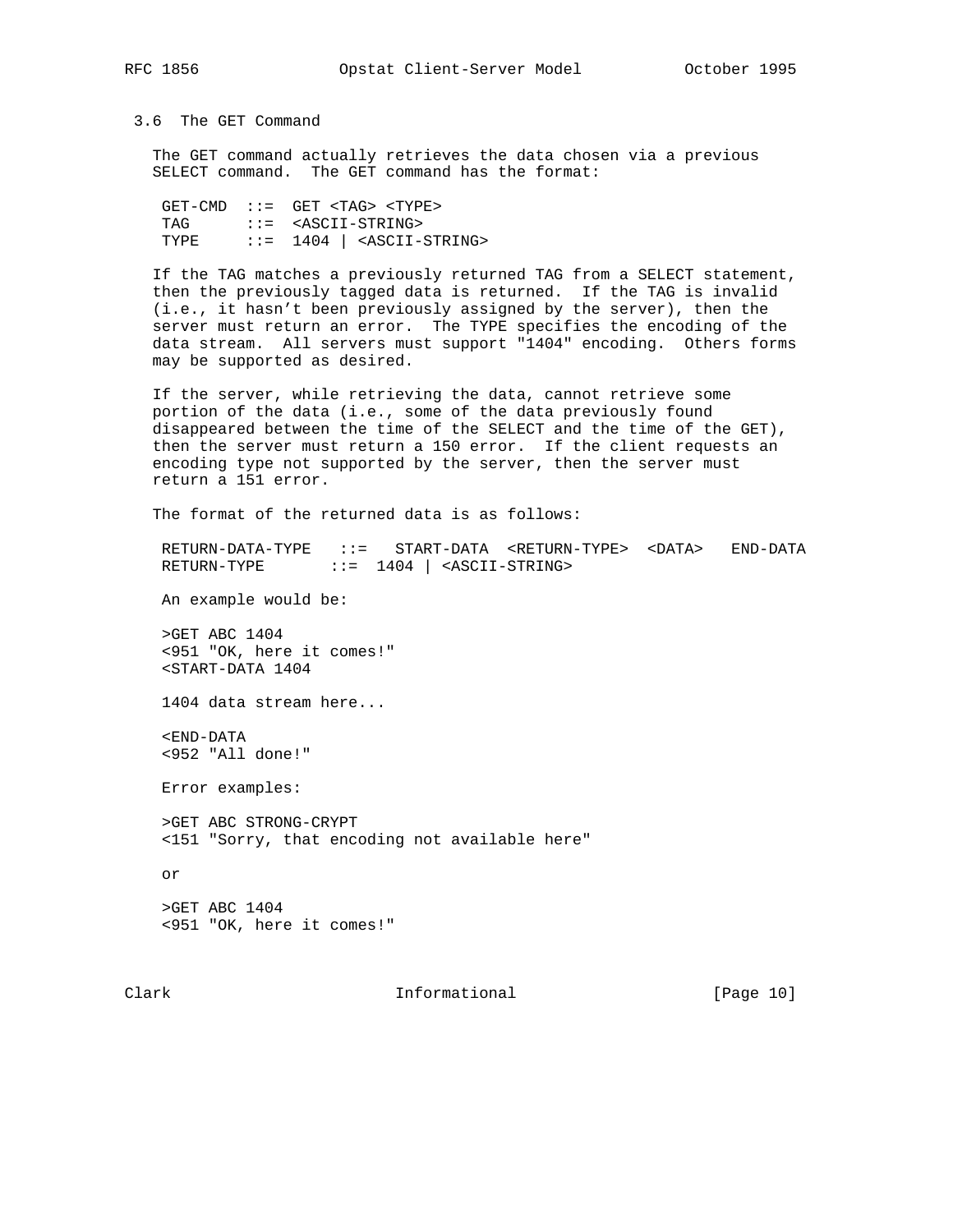<START-DATA 1404 1404 data stream here... <END-DATA

<150 "Whoa, bad data..."

 If any type of error code is returned by the server, the client must discard all data received from the server.

3.7 The LIST Command

 The LIST command allows the client to query the server about available data residing on the server. The LIST command has the format:

| <edate> <etime><br/><math>\star</math><br/><ascii-string><br/><math>net</math><br/><math>\mathbf{1} \mathbf{1} =</math><br/><math>\star</math><br/><dev><br/><math>\cdot:=-&lt;</math> ASCII-STRING&gt;<br/><math>\star</math><br/><math>\frac{\sin t}{\sin t}</math><br/><math>\mathbf{I} := \mathbf{S}\mathbf{A}\mathbf{S}\mathbf{C}\mathbf{I}\mathbf{I}-\mathbf{S}\mathbf{T}\mathbf{R}\mathbf{I}\mathbf{N}\mathbf{G}</math><br/><math>\star</math><br/><ascii-string><br/><math>\mathbf{1} \mathbf{1} = \mathbf{1}</math><br/><math>\langle \text{var} \rangle</math><br/><math>\star</math><br/><ascii-string><br/><math>\mathbf{1} \mathbf{1} = \mathbf{1}</math><br/><qran></qran></ascii-string></ascii-string></dev></ascii-string></etime></edate> |  |  |  |  | ::= LIST <net> <dev> <intf> <var> <qran> <sdate> <stime></stime></sdate></qran></var></intf></dev></net> |  |  |
|-------------------------------------------------------------------------------------------------------------------------------------------------------------------------------------------------------------------------------------------------------------------------------------------------------------------------------------------------------------------------------------------------------------------------------------------------------------------------------------------------------------------------------------------------------------------------------------------------------------------------------------------------------------------------------------------------------------------------------------------------------------|--|--|--|--|----------------------------------------------------------------------------------------------------------|--|--|
|                                                                                                                                                                                                                                                                                                                                                                                                                                                                                                                                                                                                                                                                                                                                                             |  |  |  |  |                                                                                                          |  |  |
|                                                                                                                                                                                                                                                                                                                                                                                                                                                                                                                                                                                                                                                                                                                                                             |  |  |  |  |                                                                                                          |  |  |
|                                                                                                                                                                                                                                                                                                                                                                                                                                                                                                                                                                                                                                                                                                                                                             |  |  |  |  |                                                                                                          |  |  |
|                                                                                                                                                                                                                                                                                                                                                                                                                                                                                                                                                                                                                                                                                                                                                             |  |  |  |  |                                                                                                          |  |  |
|                                                                                                                                                                                                                                                                                                                                                                                                                                                                                                                                                                                                                                                                                                                                                             |  |  |  |  |                                                                                                          |  |  |
|                                                                                                                                                                                                                                                                                                                                                                                                                                                                                                                                                                                                                                                                                                                                                             |  |  |  |  |                                                                                                          |  |  |
| $\star$<br><sdate><br/><math>&lt;</math>DATE-TYPE&gt;<br/><math>\mathbf{1} \mathbf{1} =</math></sdate>                                                                                                                                                                                                                                                                                                                                                                                                                                                                                                                                                                                                                                                      |  |  |  |  |                                                                                                          |  |  |
| $\star$<br><edate><br/><math>&lt;</math>DATE-TYPE&gt;<br/><math>\mathbf{1} \mathbf{1} =</math></edate>                                                                                                                                                                                                                                                                                                                                                                                                                                                                                                                                                                                                                                                      |  |  |  |  |                                                                                                          |  |  |
| $\star$<br><stime><br/><math>&lt;</math>TIME-TYPE&gt;<br/><math>\mathbf{1} \mathbf{1} =</math></stime>                                                                                                                                                                                                                                                                                                                                                                                                                                                                                                                                                                                                                                                      |  |  |  |  |                                                                                                          |  |  |
| $\star$<br><etime><br/><math>\mathbf{1} \mathbf{1} =</math><br/><time-type></time-type></etime>                                                                                                                                                                                                                                                                                                                                                                                                                                                                                                                                                                                                                                                             |  |  |  |  |                                                                                                          |  |  |

 For example, to get a list of networks that the server has data for, you would use the command:

LIST \* \* \* \* \* \* \* \* \*

The command

LIST netx rtry \* \* \* \* \* \* \*

will list all interfaces for rtry. The command

LIST netx rtry \* ifInOctets \* 1993-02-01 \* \* \*

 will get the list of interfaces on device "rtry" in network "netx" which have values for the variable "ifInOctets" after the start date of Februrary 1, 1993.

Clark **Informational** [Page 11]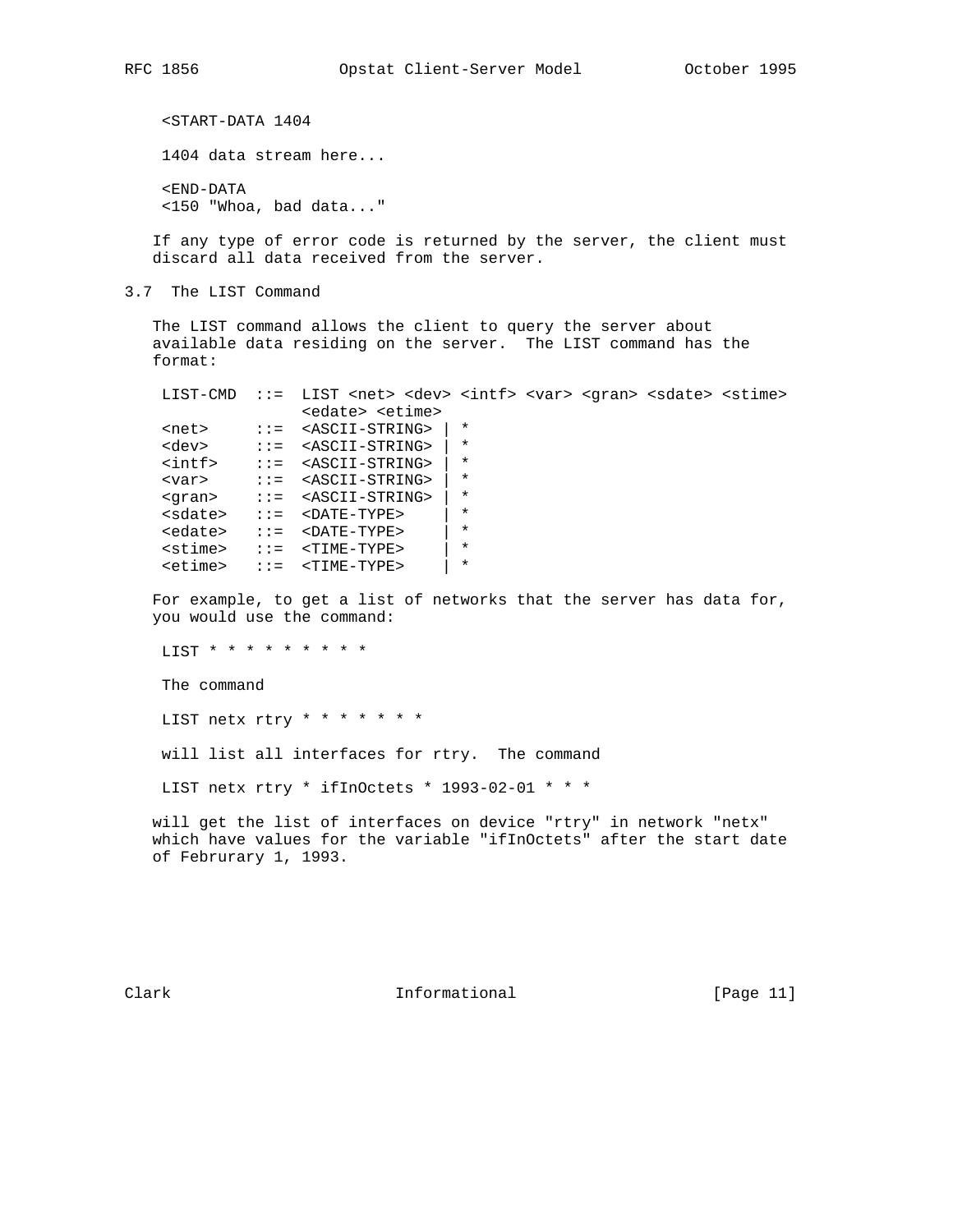To process wildcards in a LIST command, follow these rules:

- 1) Only the leftmost wildcard will be serviced for a given LIST command
- 2) If all fields to the right of the leftmost wildcard are wildcards, then all values for the wildcard being processed will be returned.
- 3) If specific values are given for fields to the right of the wildcard being serviced, then the specific values must match a known value

The output from the LIST command is formatted as follows:

| <net> <device> <intf> <var> <gran> <sdate> <stime><br/>LIST-ENTRY<br/><math>\mathbf{1} \mathbf{1} =</math><br/><edate> <etime><br/><ascii-string><br/><math>net</math><br/><math>\mathbf{1} \mathbf{1} =</math><br/><device><br/><ascii-string><br/><math>\mathbf{1} \mathbf{1} =</math><br/><math>&lt;</math>NULL<math>&gt;</math><br/><math>\frac{\sin t}{\sin t}</math><br/><ascii-string><br/><math>&lt;</math>NULL<math>&gt;</math><br/><math>\mathbf{1} \mathbf{1} = \mathbf{1}</math><br/><ascii-string><br/><math>&lt;</math>NULL<math>&gt;</math><br/><math>\mathbf{1} \mathbf{1} =</math><br/><math>&lt;</math>var<math>&gt;</math><br/><ascii-string><br/><math>&lt;</math>NULL<math>&gt;</math><br/><math>\mathbf{1} \mathbf{1} = \mathbf{1}</math><br/><qran><br/><sdate><br/><math>&lt;</math>DATE-TYPE&gt;<br/><math>&lt;</math>NULL<math>&gt;</math><br/><math>\mathbf{1} \mathbf{1} =</math><br/><edate><br/><math>&lt;</math>NULL<math>&gt;</math><br/><math>&lt;</math>DATE-TYPE&gt;<br/><math>: :=</math><br/><stime><br/><time-type><br/><math>&lt;</math>NULL<math>&gt;</math><br/><math>\mathbf{1} \mathbf{1} =</math><br/><etime><br/><math>&lt;</math>NULL<math>&gt;</math><br/><time-type><br/><math>\mathbf{1} \mathbf{1} =</math></time-type></etime></time-type></stime></edate></sdate></qran></ascii-string></ascii-string></ascii-string></ascii-string></device></ascii-string></etime></edate></stime></sdate></gran></var></intf></device></net> | LIST-RETURN | $\mathbf{1} \mathbf{1} = 1$ | START-LIST <list-entry> END-LIST</list-entry> |  |  |  |  |  |  |
|-------------------------------------------------------------------------------------------------------------------------------------------------------------------------------------------------------------------------------------------------------------------------------------------------------------------------------------------------------------------------------------------------------------------------------------------------------------------------------------------------------------------------------------------------------------------------------------------------------------------------------------------------------------------------------------------------------------------------------------------------------------------------------------------------------------------------------------------------------------------------------------------------------------------------------------------------------------------------------------------------------------------------------------------------------------------------------------------------------------------------------------------------------------------------------------------------------------------------------------------------------------------------------------------------------------------------------------------------------------------------------------------------------------------------------------------------------------------------------------|-------------|-----------------------------|-----------------------------------------------|--|--|--|--|--|--|
|                                                                                                                                                                                                                                                                                                                                                                                                                                                                                                                                                                                                                                                                                                                                                                                                                                                                                                                                                                                                                                                                                                                                                                                                                                                                                                                                                                                                                                                                                     |             |                             |                                               |  |  |  |  |  |  |
|                                                                                                                                                                                                                                                                                                                                                                                                                                                                                                                                                                                                                                                                                                                                                                                                                                                                                                                                                                                                                                                                                                                                                                                                                                                                                                                                                                                                                                                                                     |             |                             |                                               |  |  |  |  |  |  |
|                                                                                                                                                                                                                                                                                                                                                                                                                                                                                                                                                                                                                                                                                                                                                                                                                                                                                                                                                                                                                                                                                                                                                                                                                                                                                                                                                                                                                                                                                     |             |                             |                                               |  |  |  |  |  |  |
|                                                                                                                                                                                                                                                                                                                                                                                                                                                                                                                                                                                                                                                                                                                                                                                                                                                                                                                                                                                                                                                                                                                                                                                                                                                                                                                                                                                                                                                                                     |             |                             |                                               |  |  |  |  |  |  |
|                                                                                                                                                                                                                                                                                                                                                                                                                                                                                                                                                                                                                                                                                                                                                                                                                                                                                                                                                                                                                                                                                                                                                                                                                                                                                                                                                                                                                                                                                     |             |                             |                                               |  |  |  |  |  |  |
|                                                                                                                                                                                                                                                                                                                                                                                                                                                                                                                                                                                                                                                                                                                                                                                                                                                                                                                                                                                                                                                                                                                                                                                                                                                                                                                                                                                                                                                                                     |             |                             |                                               |  |  |  |  |  |  |
|                                                                                                                                                                                                                                                                                                                                                                                                                                                                                                                                                                                                                                                                                                                                                                                                                                                                                                                                                                                                                                                                                                                                                                                                                                                                                                                                                                                                                                                                                     |             |                             |                                               |  |  |  |  |  |  |
|                                                                                                                                                                                                                                                                                                                                                                                                                                                                                                                                                                                                                                                                                                                                                                                                                                                                                                                                                                                                                                                                                                                                                                                                                                                                                                                                                                                                                                                                                     |             |                             |                                               |  |  |  |  |  |  |
|                                                                                                                                                                                                                                                                                                                                                                                                                                                                                                                                                                                                                                                                                                                                                                                                                                                                                                                                                                                                                                                                                                                                                                                                                                                                                                                                                                                                                                                                                     |             |                             |                                               |  |  |  |  |  |  |
|                                                                                                                                                                                                                                                                                                                                                                                                                                                                                                                                                                                                                                                                                                                                                                                                                                                                                                                                                                                                                                                                                                                                                                                                                                                                                                                                                                                                                                                                                     |             |                             |                                               |  |  |  |  |  |  |
|                                                                                                                                                                                                                                                                                                                                                                                                                                                                                                                                                                                                                                                                                                                                                                                                                                                                                                                                                                                                                                                                                                                                                                                                                                                                                                                                                                                                                                                                                     |             |                             |                                               |  |  |  |  |  |  |

 Note that only the fields with values in them will be returned by the server. For example, the query to find the interfaces on rtry:

```
 >LIST netx rtry * * * * * * *
 <941 "OK, here comes the list..."
 <START-LIST
 <netx rtry intf1
 <netx rtry intf2
 <netx rtry intf3
 <END-LIST
 <942 "all done"
```
 The query to find interfaces having ifInOctets data with a 15 minute granularity:

```
 >LIST netx rtry * ifInOctets 15min * * * *
 <941 "OK, here comes the list..."
 <START-LIST
 <netx rtry intf1
 <netx rtry intf2
 <netx rtry intf3
 <END-LIST
```
Clark **Informational** [Page 12]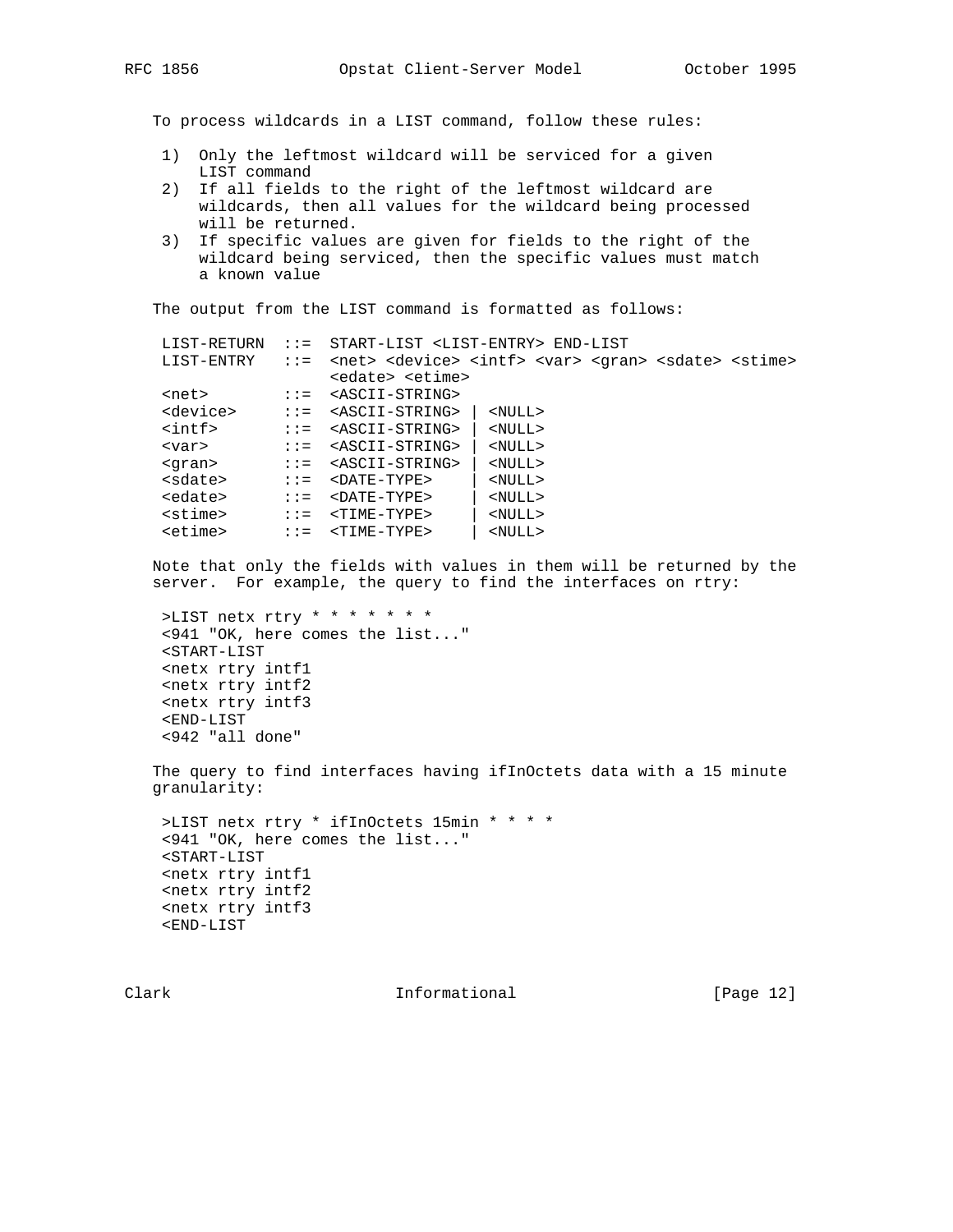```
 <942 "all done"
```
 If, while processing a LIST command, the server encounters an error, then the server must return a 140 error message. If the server cannot process the LIST command (syntax error, etc.), then it must return a 141 message. For example:

```
 >LIST netx rtry
 <141 "huh, bad list dude"
```
or

```
 >LIST netx rtry * ifInOctets 15min * * * *
 <941 "OK, here comes the list..."
<START-LIST
 <netx rtry intf1
 <netx rtry intf2
 <netx rtry intf3
 <END-LIST
 <140 "Whoa, bad list dude, please ignore"
```

```
3.8 The Server State Machine
```
 The state machine pictured below describes how a server should interact with a client:



Clark **Informational** [Page 13]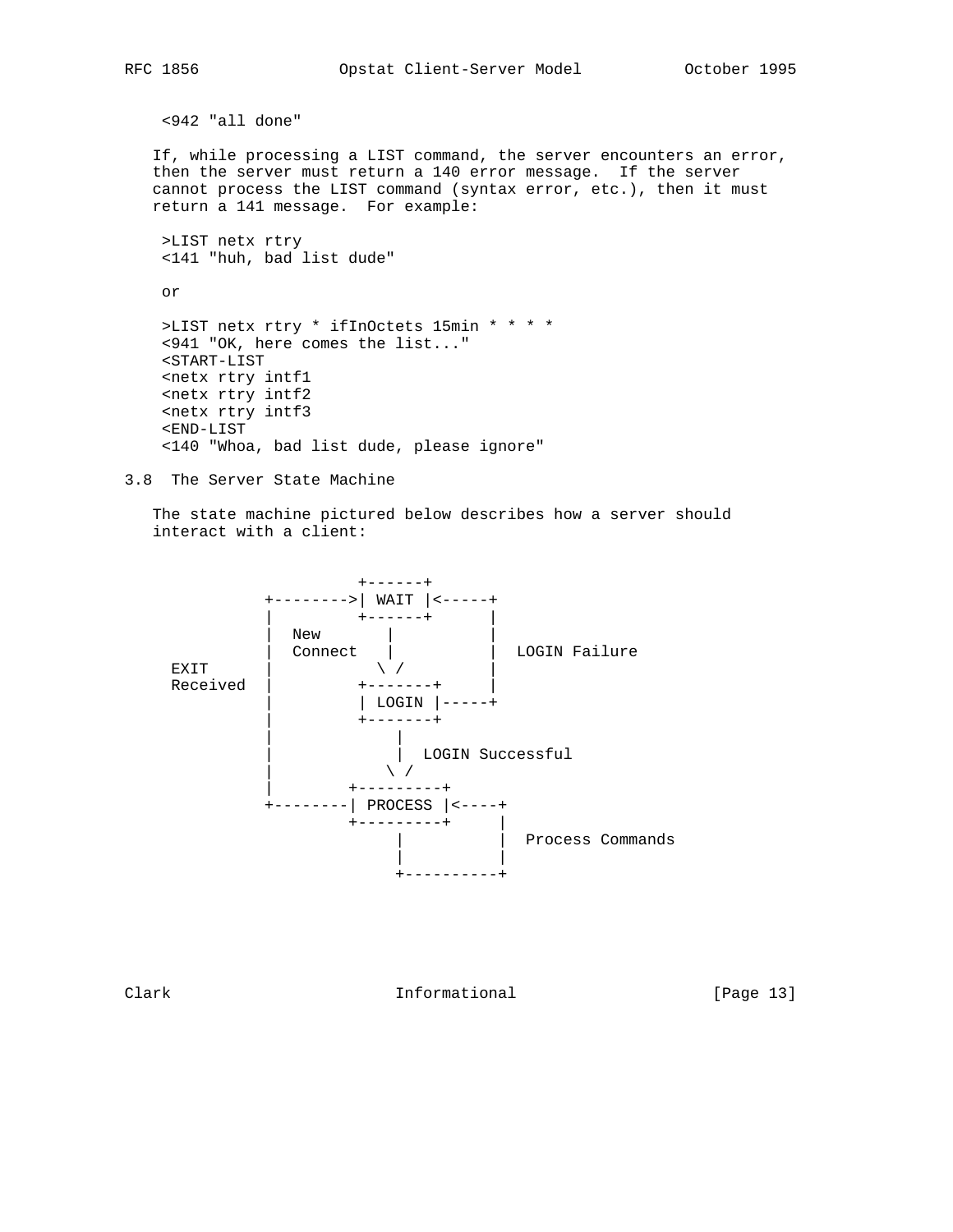The server normally stays in WAIT (after starting and initialization) until a new connection is made from a client. The first command a client must issue is a LOGIN command, otherwise the server must immediately close the connection. If the login process fails in any way (as described in 3.2), then the server must immediately close the connection and return to the WAIT state.

 Once a successful LOGIN is received, the server enters the PROCESS state where it processes some number of LIST, GET, STATUS, and SELECT commands. Any other command received while in this state must be ignored, except for the EXIT command. Once an EXIT command is received, the server exits immediately (after perfoming any needed internal bookkeeping) and returns to the WAIT state. Any command a server receives while processing a command (e.g., if you send an "EXIT" while a large "GET" is being processed) will be ignored until the command being processed completes.

 If the data connection to the client closes for any reason while the server is in the PROCESS state, the server must immediately close its connection and do any associated internal cleanup and return to the LOGIN state.

### 4.0 Security Issues

 There are legal, ethical and political concerns of data sharing. For this reason there is a need to insure integrity and confidentiality of any shared data. Although not specified in this standard, mechanisms to control a user's access to specific data about specific objects may need to be included in server implementations. This could potentially be done in several ways, including a configuration file that listed the objects a user was allowed to access or limiting file access by using file permissions within a given file system. At a minimum, the server should not allow default access to all data on the server.

 Additionally, the server should strictly follow the state diagram shown in section 3.8. The server should be tested with arbitrary strings in the command fields to ensure that no unexpected security problems will be caused by the server. The server should specifically discard illegal ASCII characters as discussed in section 3.0. If the server executes other programs, then the server must verify that no unexpected side-effects will occur as the result of the invocation or the arguments given to that program. The server should always verify that all data is contained within the input buffer, and that a long input string from a client will not cause unexpected side-effects.

Clark Informational [Page 14]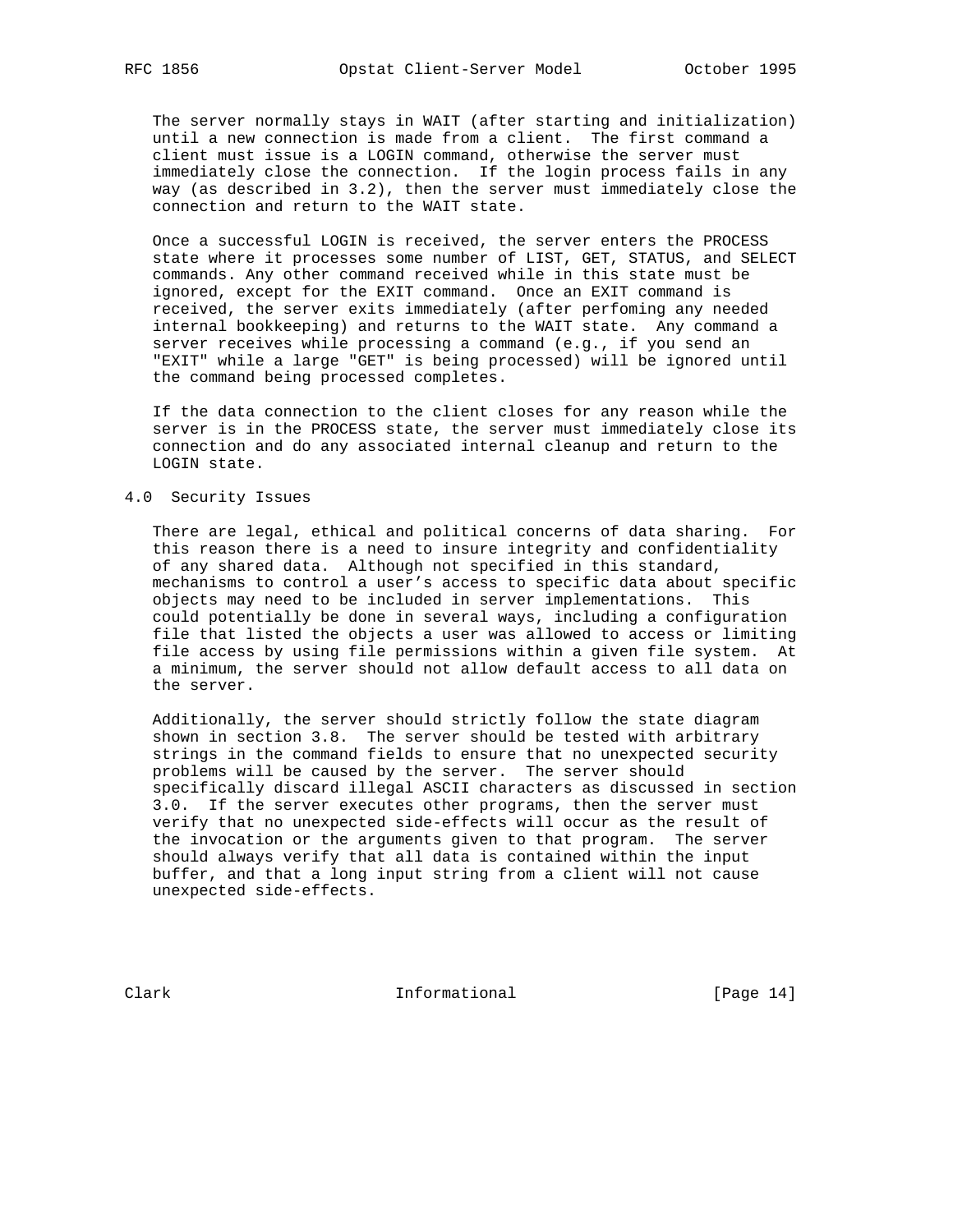Finally, given the relative insecurity of the global Internet, and the presence of packet-sniffing capability, several considerations must be weighed. The authentication process via the LOGIN process must be strictly adhered to, and the use of one-time authentication is strongly encouraged. It is also suggested that the data returned from the server be protected (such as through encryption) so that no sensitive data is revealed by accident.

5.0 Summary

 This document defines a protocol which could be used in a client server relationship to retrieve statistics from a remote database server.

 Much work remains to be done in the area of Operational Statistics including questions such as:

- what "standard" graphs or "variables" should always be made available to the user?
- what additions to the standard MIB would make the network manager's job easier?
- 6.0 References
	- [1] Stockman, B., "A Model for Common Operational Statistics", RFC 1404, NORDUnet/SUNET, January 1993.

Clark **Informational** [Page 15]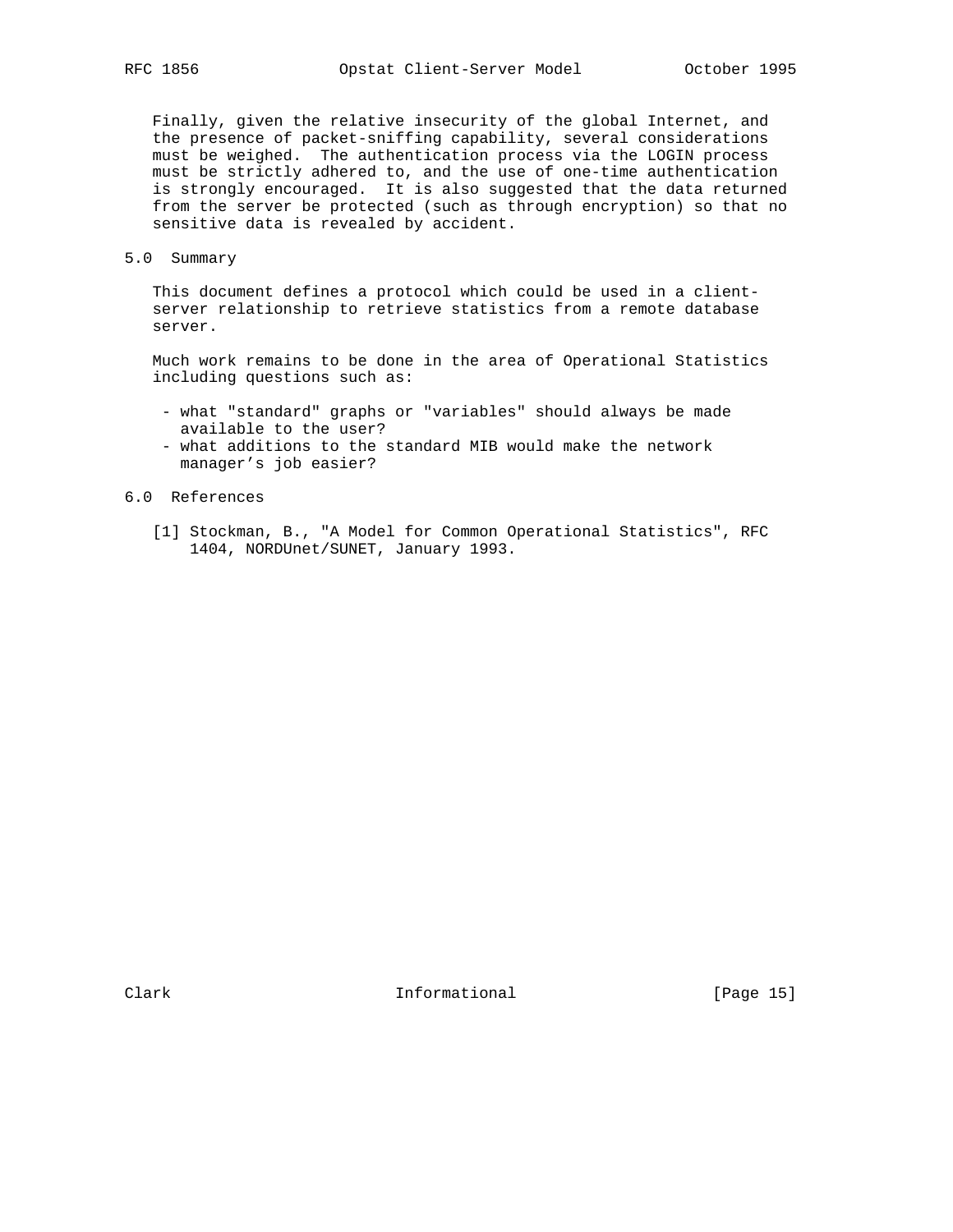```
Appendix A: Sample Client-Server Sessions
   Session 1: Check available variables on device rtr1 interface eth0
     >LOGIN "henry" "skey"
     <CHAL "78 lo35098"
     >AUTH "COW MOO DOG BARK CAT MEOW"
     <910 "Login OK, what now?"
     >LIST OARnet rtr1 eth0 * * * *
     <941 "List lookup OK, here it comes!"
    <START-LIST
     <OARnet rtr1 eth0 ifInOctets
     <OARnet rtr1 eth0 ifOutOctets
     <OARnet rtr1 eth0 ifInErrors
     <OARnet rtr1 eth0 ifOutErrors
     <END-LIST
     <942 "List done!"
     >EXIT
     <990 "OK, Bye now!"
     Session 2: Retrieve a bit of data from the server
     >LOGIN henryc "skey"
     <CHAL "78 lo35098"
     >AUTH "COW MOO DOG BARK CAT MEOW"
     <910 "Login OK, what now?"
     >SELECT OARnet rtr1 eth0 InBytes 15min 1993-02-01 00:00:00 1993-03-01 23:59:59
     <920 "TAG blah"
     >STATUS
     <931 "here it comes..."
     <STATUS= OK
     <TAG blah SIZE 654321
     <932 "all done"
     >GET blah 1404
     <951 "here it comes..."
     <START-DATA 1404
       1404 data here
     <END-DATA
     <952 "wow, all done"
     >EXIT
     <990 "OK, bye"
```
Clark **Informational** [Page 16]